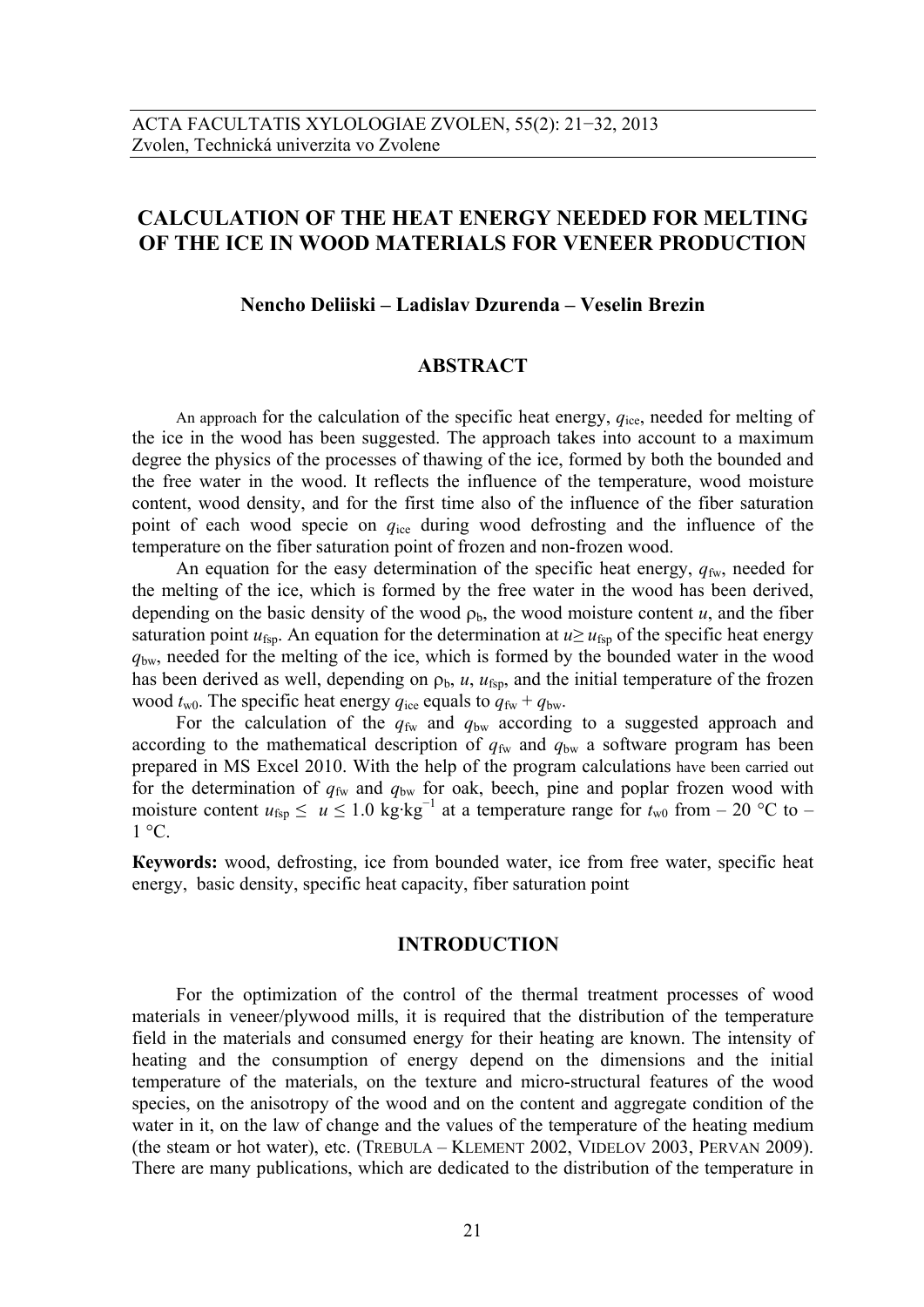the subjected to thermal treatment wood materials at different initial and boundary conditions of the process and there are too few records (DELIISKI 2004, 2009, DELIISKI – DZURENDA 2010) that present the influence of various factors on the change of the heat energy, which is needed for the heating of frozen and non-frozen materials.

Considerate contribution to the calculation of the non-stationary distribution of the temperature in frozen and non-frozen logs and to the duration of their heating has been made by H. P. Steinhagen. For this purpose, he, alone, (STEINHAGEN 1986, 1991) or with co-authors (STEINHAGEN – LEE 1988) has created and solved a 1-dimensional, and later a 2-dimensional (KHATTABI – STEINHAGEN 1992, 1993, 1995) mathematical model, whose application is limited only for wood moisture content  $u \ge 0.3$  kg⋅kg<sup>-1</sup>. The development of these models is dominated by the usage of the method of enthalpy, which is rather more complicated than its competing temperature method. The models contain two systems of equations, one of which is used for the calculation of the change in temperature at the axis of the log, and the other – for the calculation of the temperature distribution in the remaining points of its volume. The heat energy, which is needed for the melting of the ice, which has been formed from the freezing of the hygroscopically bounded water in the wood, although the specific heat capacity of that ice is comparable by value to the capacity of the frozen wood itself (CHUDINOV 1968), has not been taken into account in the models.

These models assume that the fiber saturation point is identical for all wood species and that the melting of the ice, formed by the free water in the wood, which is found in the inter-cellular areas, occurs at 0 ºC. However, it is known that there are significant differences between the fiber saturation point of the separate wood species and that the dependent on this point quantity of ice, formed from the free water in the wood, thaws at a temperature in the range between  $-2$  °C and  $-1$  °C (CHUDINOV 1966, 1968).

Besides this, for the precise determination of the temperature distribution in subjected to thermal treatment wood materials and the required specific heat energy one needs to take into account the impact of the fiber saturation point of the wood  $u_{\rm fs}$ , which for the various wood species changes in a large range between 0.2 kg⋅kg<sup>-1</sup> and 0.4 kg⋅kg<sup>-1</sup> (KOLLMANN 1951, POŽGAJ *et al*. 1997, VIDELOV 2003, KUDELA 2005, DELIISKI – DZURENDA 2010).

In DELIISKI (1977, 2003, 2004, 2009, 2011) 3-, 2-, and 1-dimensional mathematical models have been created, solved, and verified of the transient non-linear heat conduction and energy consumption in frozen and non-frozen wood materials with prismatic and cylindrical shape during their thermal treatment. In these models the indicated complications and incompletenesses in existing analogous models have been overcome. The solutions include the non-stationary temperature distribution in the volume of the materials, as well as the specific energy consumption at every moment of the heating for each  $u \ge 0$  kg·kg<sup>-1</sup>.

The solution of these models, in which the mechanism for distribution of the temperature in the wood materials is described by rather complex differential equations with partial derivatives, is carried out with the help of a specialized software, developed by the author. This software has been adapted for usage in microprocessor programmable controllers for model based automatic control (HADJIYSKI 2003) of the processes of thermal treatment of containing and non containing ice wood materials with the aim of their ennoblement or plasticizing during the production of veneer (DELIISKI 2003, 2004, DELIISKI – DZURENDA 2010).

When sizing the power of the sources of heat energy, which are used for the supply of the equipment for plasticizing of wood materials in the production of veneer, it is necessery to take into consideration the need for thermal energy both for the heating of the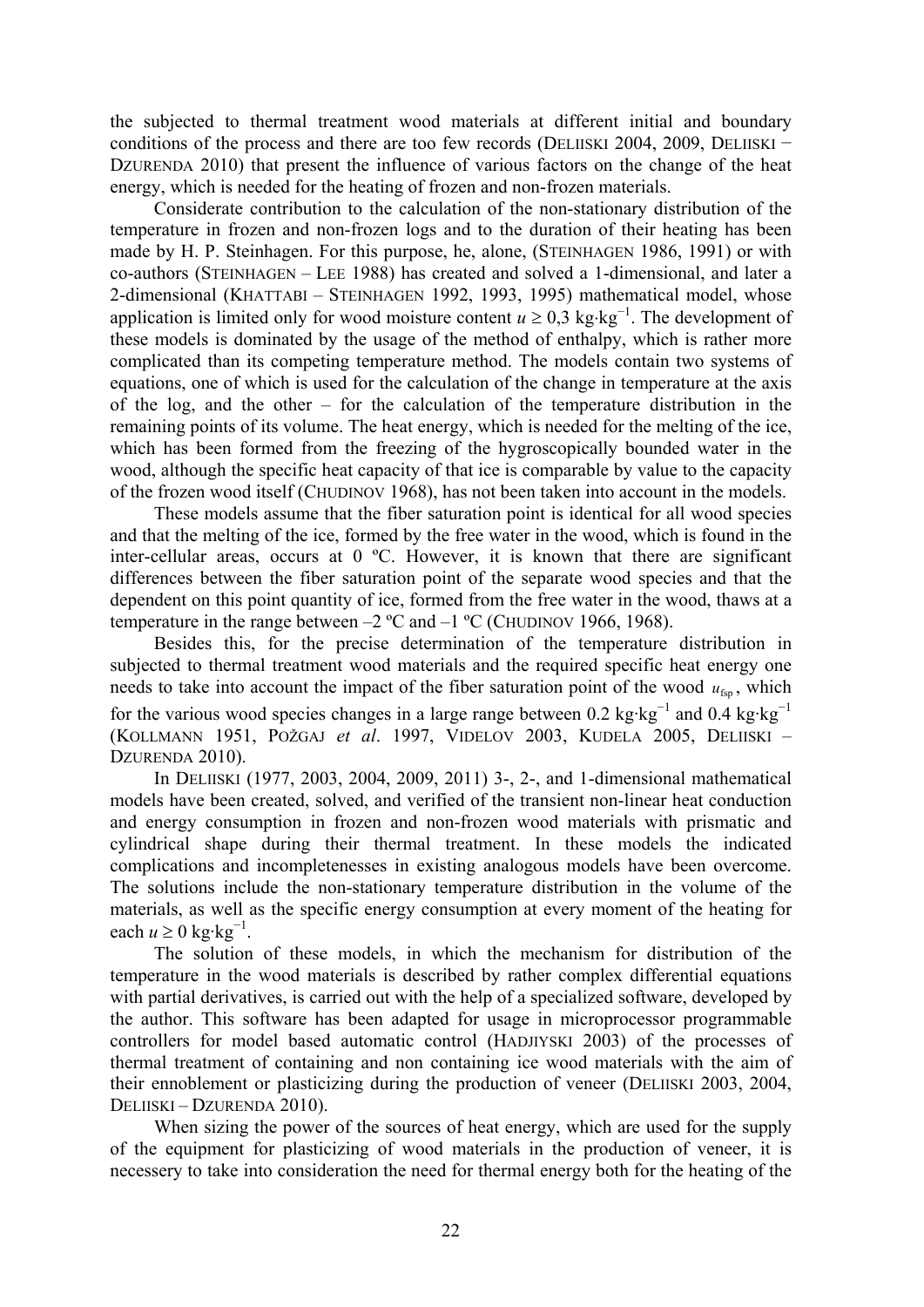wood and for the thawing of the ice in it during the winter. As it is known, the ice in the wood forms from the freezing of hygroscopically bounded and free water in it (when *u* >  $u_{fsn}$ ) (KOLLMANN 1951, POŽGAJ *et al.* 1997, CHUDINOV 1968, SHUBIN 1990, TREBULA – KLEMENT 2002, VIDELOV 2003).

For the calculation of the need of thermal energy for the heating of the wood and melting of the ice in it with the help of non-stationary mathematical models it is necessary to have the mentioned specialized software. The establishment of a methodology for the calculation of this energy with the help of only fragments of these models without usage of the specialized software is of certain scientific and practical interest.

The aim of the present work is to suggest an approach for the calculation of the specific heat energy needed for melting of the ice, which is formed by both the free  $(q_{fw})$ and bounded ( $q_{bw}$ ) water in subjected to thermal treatment frozen wood materials aimed at their plasticizing in the veneer production. The approach takes into account for the first time the influence of the fiber saturation point of wood species on the values of their  $q_{fw}$ and  $q_{\text{bw}}$  during wood defrosting and the influence of the temperature on the fiber saturation point of frozen and non-frozen wood.

# **SPECIFIC HEAT ENERGY FOR MELTING OF THE ICE IN THE WOOD MATERIALS WITH MOISTURE CONTENT ABOVE THE FIBER SATURATION POINT**

As a rule, in the production of veneer materials are used with wood moisture content *u* above the fiber saturation point  $u_{fsp}$ , i.e. with  $u > u_{fsp}$ . This means that during the winter these materials contain ice, formed in them from the freezing of both the free and the bounded water in the wood. Consequently it is both of scientific and practical interest the determination of the specific heat energy needed for the melting of both types of ice in the wood, which are contained in  $1 \text{ m}^3$  subjected to defrosting wood materials.

The specific energy needed for the heating of  $1 \text{ m}^3$  of a given solid body with an initial temperature  $T_0$  to a temperature  $T_1$  is determined using the equation

$$
q = \frac{\rho \cdot c \cdot (T_1 - T_0)}{3.6 \cdot 10^6},\tag{1}
$$

where *q* is the specific heat energy, kWh·m<sup>-3</sup>;

- $\rho$  density of the material of the body, kg·m<sup>-3</sup>;
- $c$  specific heat capacity of the material of the body, J·kg<sup>-1</sup>·K<sup>-1</sup>;
	- $T_0$  temperature of the body at the beginning of the heating, K;

 $T_1$  – temperature of the body at the end of the heating, K.

The multiplier  $3.6 \cdot 10^6$  in the denominator of equation (1) ensures that the values of *q* are obtained in kWh·m<sup>-3</sup>, instead of in  $J·m^{-3}$ .

## **Mathematical description of the specific heat energy needed for melting of the ice formed from the free water in the wood**

The calculation of the specific heat energy needed to melt the ice, formed from the freezing of the free water in the wood can be done using an equation analogous to equation (1). Using the studies in CHUDINOV (1966, 1968) it has been determined that the melting of the ice formed from the free water in the wood, takes place in the range from  $- 2$  °C to  $-$ 1 °C. Taking this fact into account, in accordance with the participating in equation (1)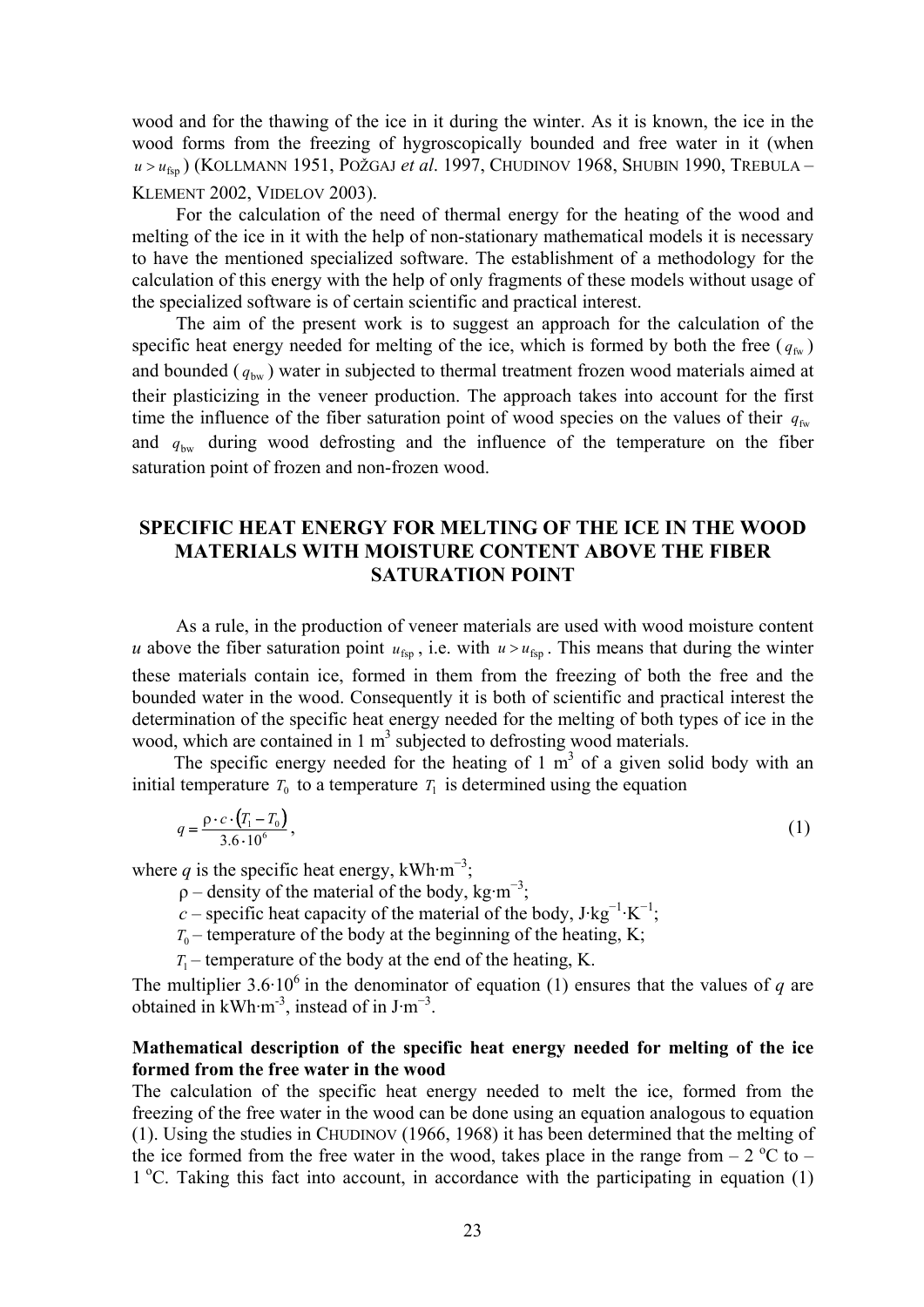difference  $T_1 - T_0$  is equal to  $T_1 - T_0 = 1$ , and this equation for the case under consideration takes the following form:

$$
q_{\text{fw}} = \frac{\rho_{\text{w}} \cdot c_{\text{fw}}}{3.6 \cdot 10^6} \quad \textcircled{a} \quad 271.15 \le T \le 272.15 \tag{2}
$$

where  $q_{fw}$  is the specific heat energy needed to melt the ice formed from the freezing of the

free water in 1 m<sup>3</sup> wood, kWh·m<sup>-3</sup>;

- $p_w$  wood density, determined according to equation (4), kg·m<sup>-3</sup>;
	- $c_{f_w}$  specific heat capacity of the ice formed from the freezing of the free water in the wood,  $J \cdot kg^{-1} \cdot K^{-1}$ .

For practical usage of equation (2) it is needed to have mathematical descriptions of  $\rho_w$ and  $c_{\text{fw}}$ . Such descriptions are given below.

### **Mathematical description of the specific heat energy needed for melting of the ice formed from the bounded water in the wood**

The calculation of the specific heat energy needed for the melting of the ice formed from the freezing of the hygroscopically bounded water in the wood can also be done using an equation analogous to equation (1).

It has been determined, using the studies in CHUDINOV (1966, 1968), that the thawing of the ice formed from the bounded water in the wood takes place gradually in the entire range from the initial temperature of the frozen wood  $t_{w0} < -2$  °C (i.e.  $T_{w0}$  < 271.15 K) until the reaching of the temperature  $t_{w1} = -2$  °C (i.e.  $T_{w1} = 271.15$  K). Taking into consideration the fact that the full defrosting of the ice from the bounded water in the wood takes place at  $T_{w1} = 271.15 \text{ K}$  for the considered case, equation (1) obtains the following form:

$$
q_{\text{bw}} = \frac{\rho_{\text{w}} \cdot c_{\text{bw}}}{3.6 \cdot 10^6} \left(271.15 - T_{\text{w0}}\right) \quad (2) \quad T < 272.15 \tag{3}
$$

where  $q_{\text{bw}}$  is the specific heat energy needed for the defrosting of the ice formed from the freezing of the bounded water in 1 m<sup>3</sup> wood, kWh·m<sup>-3</sup>;

- $\rho_w$  wood density, determined according to equation (4), kg·m<sup>-3</sup>;
	- $c_{\text{bw}}$  specific heat capacity of the ice, formed by the freezing of bounded water in the wood,  $J \cdot kg^{-1} \cdot K^{-1}$ ;
	- $T_{w0}$  initial temperature of the wood containing ice, K.

For practical usage of equation (3) it is necessary to have mathematical descriptions for  $\rho_w$ and  $c<sub>bw</sub>$ . Such descriptions are given below.

## **MATHEMATICAL DESCRIPTION OF THE WOOD DENSITY ABOVE THE FIBER SATURATION POINT**

The necessary values of  $\rho_w$  for the solution of equations (2) and (3) can be calculated using the following equation (CHUDINOV 1968, DELIISKI 2003, 2011):

$$
\rho_{w} = \rho_{b}(1+u) \quad \text{(a)} \quad u \ge u_{\text{fsp}} \tag{4}
$$

where  $\rho_w$  is the wood density, kg·m<sup>-3</sup>;

 $p_b$  – basic density of the wood, kg·m<sup>-3</sup>. The values for  $p_b$  for the various wood types are determined as a relation of the wood mass in a completely dry state to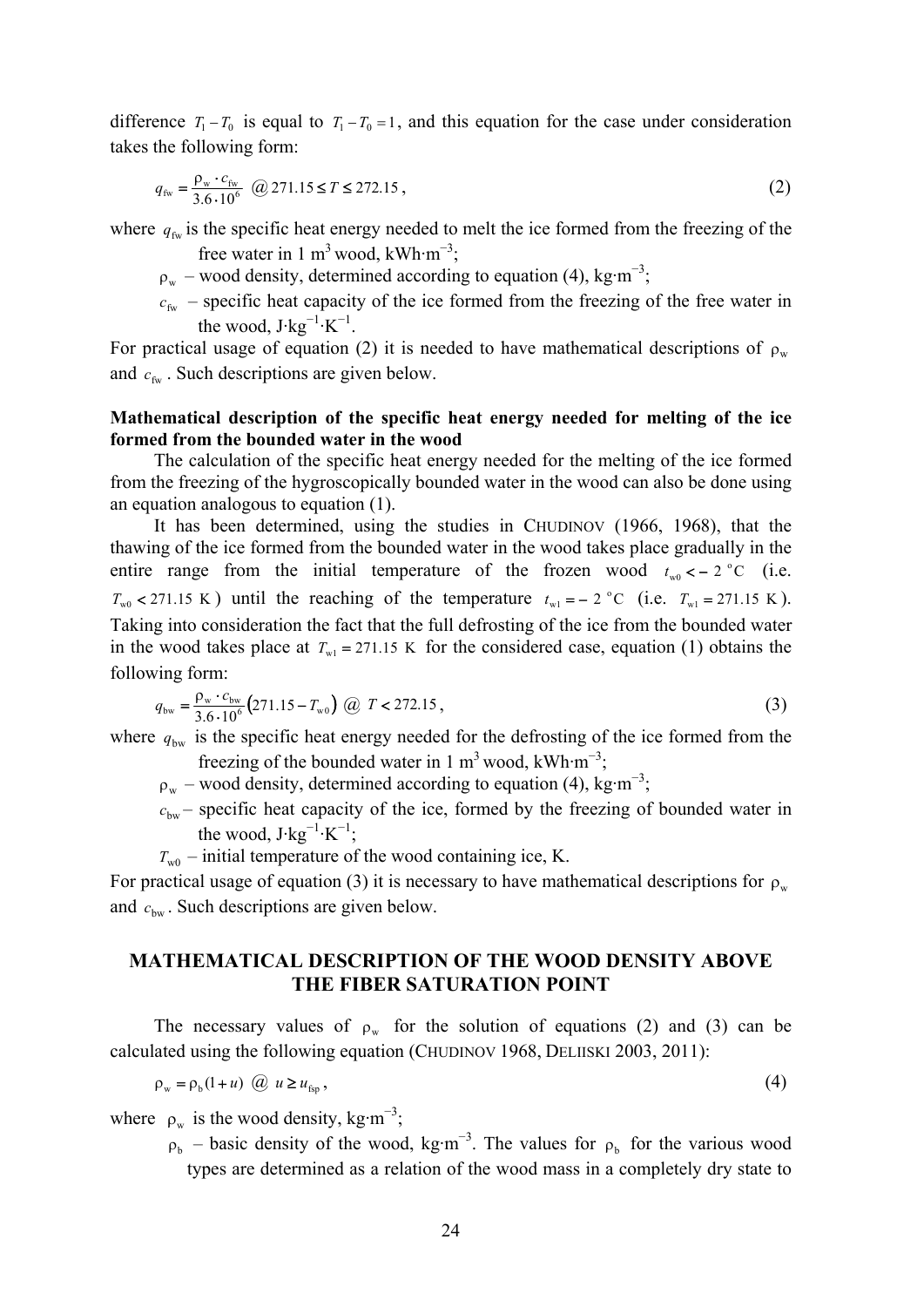its volume at  $u \ge u_{fsp}$  (TREBULA – KLEMENT 2002, VIDELOV 2003) and are given in the specialized literature;

 $u$  – wood moisture content, kg·kg<sup>-1</sup>;

 $u_{\text{fsp}}$  – fiber saturation point of the wood specie, kg·kg<sup>-1</sup>.

# **SPECIFIC HEAT CAPACITY OF THE ICE FORMED FROM THE FREE AND BOUNDED WATER IN THE WOOD**

# **Mathematical description of the specific heat capacity of the ice formed from the free water in the wood**

The quantity of free water  $u_{\text{fw}}$ , which corresponds to 1 kg moisture wood, can be determined using the equation

$$
u_{\text{fw}} = \frac{u - u_{\text{fsp}}}{1 + u},\tag{5}
$$

As it was noted above, the thawing of the ice, formed from the free water in the wood, takes place in the temperature range between  $-2$  °C and  $-1$  °C, i.e. between 271.15 K and 272.15 K. Consequently while solving engineering and technological problems, connected with the defrosting of the wood, one needs to take into consideration the heat energy consumption for melting of the corresponding to  $u_{fw}$  ice only in the given temperature range. Outside the range this heat energy consumption needs to be taken as equal to zero. If the content of water in the wood is equal or smaller than  $u_{fsp}$ , then this heat energy consumption is also equal to zero.

The quantity of heat needed to defrost the ice formed from the free water in the wood can be determined as a product of  $u_{fw}$  with the heat of the phase transition (crystalization) of the water  $r_{cr}$ . In treating of this quantity of heat to the temperature interval of 1 K and taking into consideration that  $r_{cr} = 3.34 \cdot 10^5$  J·kg<sup>-1</sup> (CHUDINOV 1968) the following equation is obtained

$$
c_{\text{fw}} = 3.34 \cdot 10^5 \frac{u - u_{\text{fsp}}}{1 + u} \quad \text{(a)} \quad 271.15 \text{ K} \le T \le 272.15 \text{ K} \quad \text{&} \quad u > u_{\text{fsp}} \,, \tag{6}
$$

where  $c_{fw}$  is the specific heat capacity of the ice formed from the freezing of the free water

in the wood,  $J \cdot kg^{-1} \cdot K^{-1}$ ;  $u$  – wood moisture content, kg·kg<sup>-1</sup>;

 $u_{\text{fsp}}$  – fiber saturation point of the wood, kg·kg<sup>-1</sup>.

Based on the results of wide experimental studies, A. J. STAMM (1964) suggests the following equation, which reflects the influence of the temperature on the fiber saturation point of the non-frozen wood:

$$
u_{\rm fsp} = u_{\rm fsp}^{293.15} - 0.001(T - 293.15),\tag{7}
$$

where  $u_{\rm{fsp}}^{293.15}$  is the fiber saturation point of the wood at temperature  $T = 293.15$  K, i.e. at  $t = 20$  °C.

In the specialized literature there are too few records concerning the influence of *Т* on  $u_{\text{fsp}}$  of wood, which contains ice. KÜBLER *et al.* (1973) noted that below 0 °C the bounded water diffused out of the cells' walls and crystallized as ice in the cells' cavities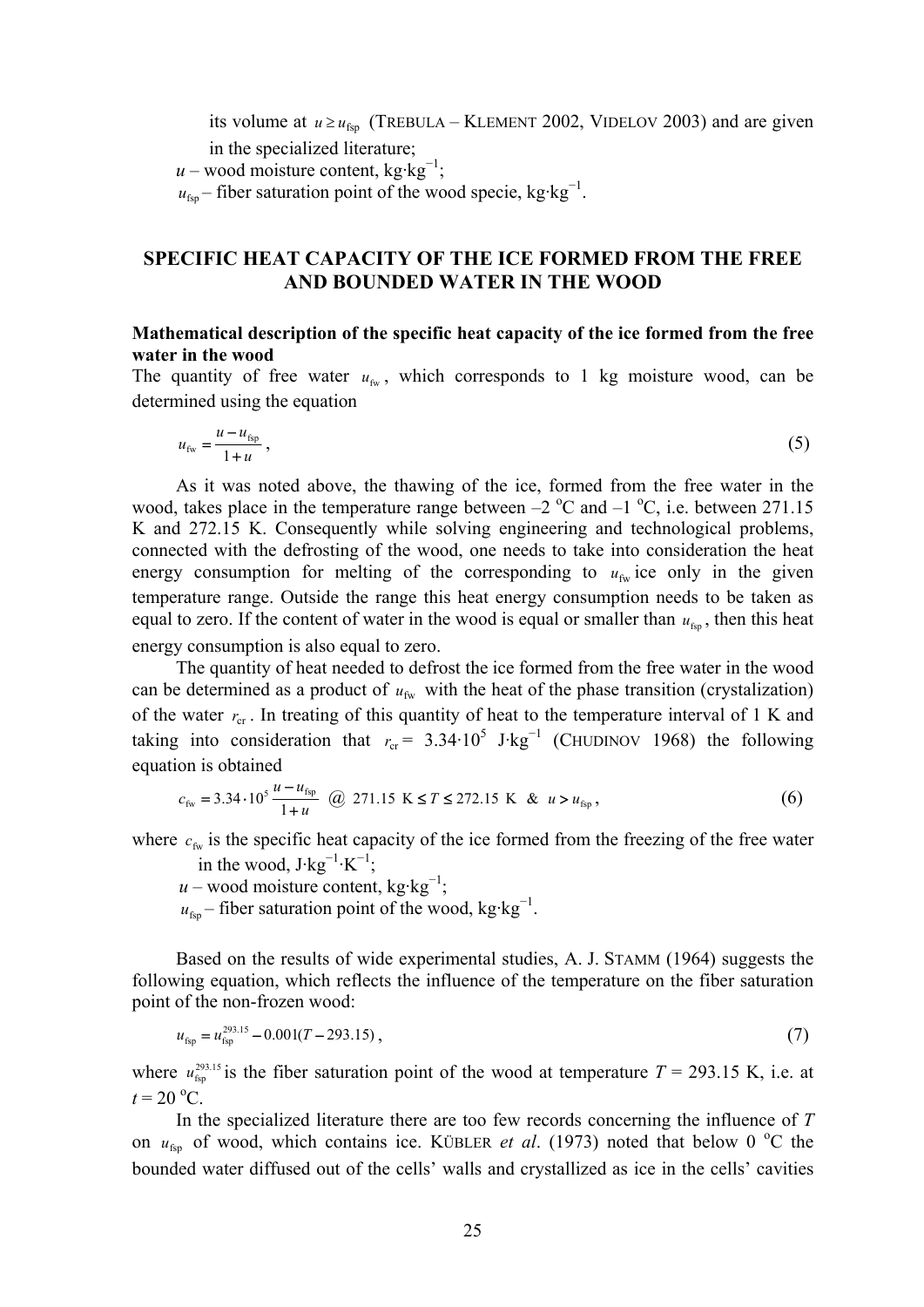even when free water was present. The formation of ice from diffused bound water causes significant swelling of the frozen wood (KÜBLER 1962, SHMULSKY - SHVETTS 2006). A proportional reduction of the maximum amount of bound water that cells' walls can hold at freezing temperatures have been experimentally determined by SHMULSKY - SHVETTS (2006). CHUDINOV (1966, 1968) also points out that with a decrease in *T*, it is expected that  $u_{fsn}$  of wood, which contains ice also decreases, because the portion of bounded water, which is transformed into ice, stops being bounded and becomes free. Consequently, it can be inferred that at a given temperature lower than the water freezing temperature in the wood a decrease of  $u_{fsp}$  can be expected while *u* increases in the hygroscopic range.

Since equation (7) is generally accepted in the specialized literature, then during the mathematical description of  $c_{fw}$  according to (6), this equation is used for the reflection of the influence of *T* on  $u_{\text{fsp}}$  for wood at  $t < 0$  °C after the occurrence of complete thawing of the ice, formed from the free water in the wood. This means that after substituting into equation (7) of  $T = 272.15$  K (i.e.  $t = -1$  °C) the value of  $u_{fsp}$  in (6) can be determined using the equation

$$
u_{\rm fsp} = u_{\rm fsp}^{293.15} + 0.021 \quad \textcircled{a} \quad T = 272.5 \tag{8}
$$

## **Mathematical description of the specific heat capacity of the ice formed from the bounded water in the wood**

Using data by CHUDINOV (1968) the following equation for the determination of the specific heat capacity of the ice, formed in the wood from the freezing of the hygroscopically bounded water in it, has been obtained (DELIISKI 2003):

$$
c_{\text{bw}} = 1.8938 \cdot 10^4 \left( u_{\text{fsp}} - 0.12 \right) \frac{\exp[0.0567(T - 271.15)]}{1 + u} \quad \text{(2)} \quad T \le 271.15 \text{ K} \tag{9}
$$

where  $c_{\text{bw}}$  is the specific heat capacity of the ice, formed from the freezing of the bounded water in the wood,  $J$ ·kg<sup>-1</sup>·K<sup>-1</sup>;

 $u$  – wood moisture content, kg·kg<sup>-1</sup>;

 $u_{\text{fsp}}$  – fiber saturation point of the wood, kg·kg<sup>-1</sup>;

*T* – temperature, K.

Since the full defrosting of the ice from the bounded water in the wood takes place at  $T = 271.15$  K (CHUDINOV 1968), then by substituting in equation (7) of this value of the temperature *T* the value of  $u_{fsp}$  in (9) can be determined using the equation

$$
u_{\rm fsp} = u_{\rm fsp}^{293,15} + 0.022 \quad \text{(2)} \quad T = 271.15 \tag{10}
$$

### **FINAL EQUATIONS FOR THE CALCULATION OF** *q***fw AND** *q***bw**

After substituting (3), (6) and (8) in (2) the following final equation for the calculation of  $q_{fw}$  at 271.15 K  $\leq T \leq 272.15$  K &  $u \geq u_{fsp}$  is obtained:

$$
q_{\rm fw} = 9.27778 \cdot 10^{-2} [u - (u_{\rm fsp}^{293.15} + 0.021)] \rho_{\rm b} \,. \tag{11}
$$

 After substituting (3), (9) and (10) in (4) the following final equation for the calculation of  $q_{bw}$  at  $T_{w0} \le 271.15$  K &  $u \ge u_{fsp}$  is obtained: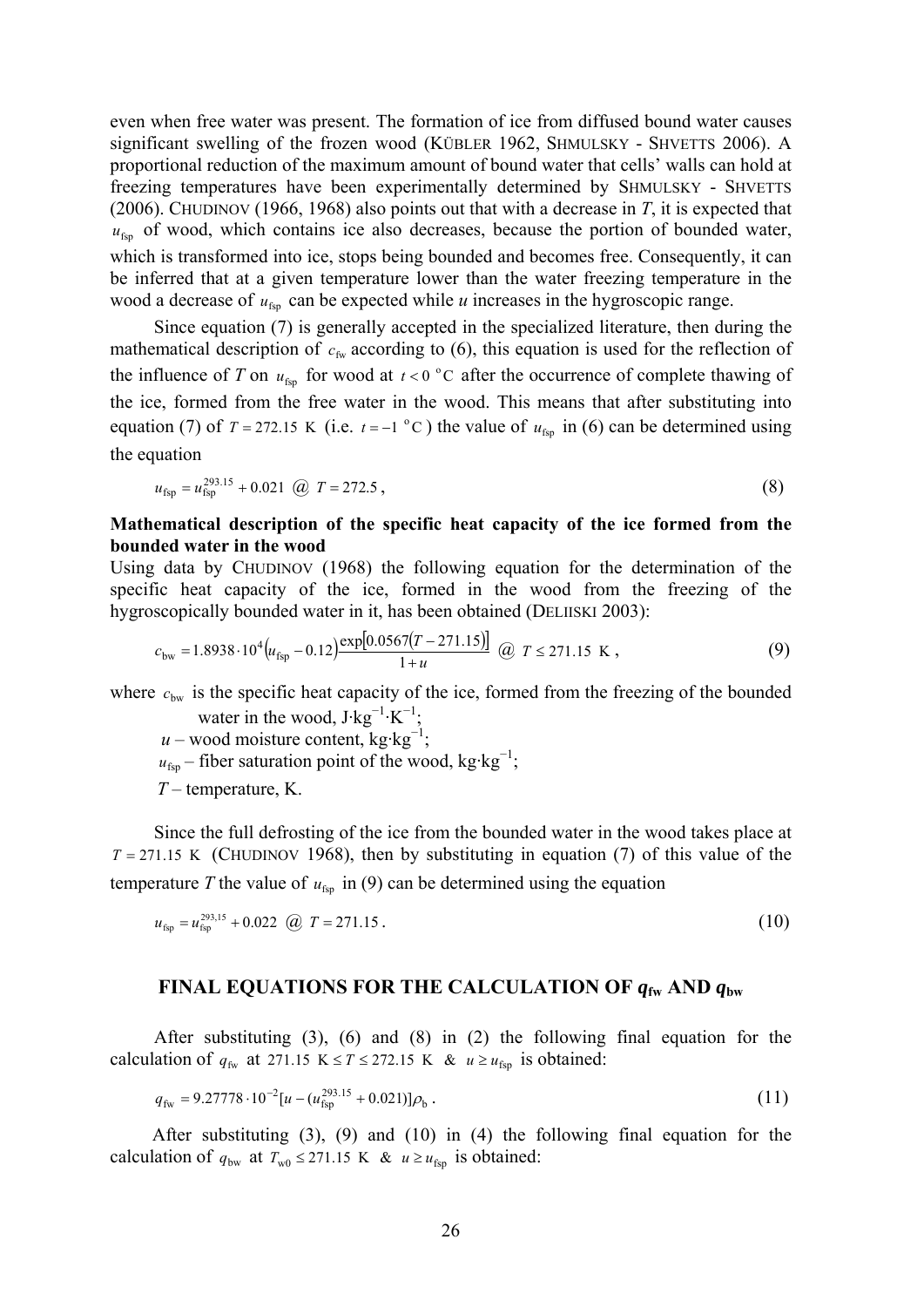$$
q_{\rm bw} = 5.26 \cdot 10^{-3} \left( u_{\rm fsp}^{293.15} - 0.098 \right) \exp \left[ 0.0567 \left( \frac{T_{\rm w0} + 271.15}{2} - 271.15 \right) \right] \rho_{\rm b} (271.15 - T_{\rm w0}). \tag{12}
$$

The meaning of the variables involved in equations (11) and (12) are given above when clarifying equations (2) to (10).

#### **RESULTS AND DISCUSSION**

For the solution of equations (11) and (12) a program in the calculation environment of MS Excel 2010 has been created (refer to http://www.gcflearnfree.org/excel2010).

With the help of the program the change in  $q_{fw}$  has been calculated depending on  $u = \text{var}$  and in  $q_{\text{bw}}$  depending on  $T_{\text{w0}} = \text{var}$  of frequently used in the production of veneer materials from oak (*Quercus petraea* Libl.), beech (*Fagus silvatica* L.), pine (*Pinus silvestris* L.), and polar (*Populus nigra* L.).

For the calculations, values of the basic density and of the fiber saturation point at 20 °C derived in the literature for the relevant wood species have been used, namely:  $\rho_b = 670 \text{ kg} \cdot \text{m}^{-3}$  and  $u_{\text{fsp}}^{291.15} = 0.29 \text{ kg} \cdot \text{kg}^{-1}$  for oak;  $\rho_b = 560 \text{ kg} \cdot \text{m}^{-3}$  and  $u_{\text{fsp}}^{291.15} = 0.31 \text{ kg} \cdot \text{kg}^{-1}$ for beech;  $\rho_b = 430 \text{ kg} \cdot \text{m}^{-3}$  and  $u_{\text{fsp}}^{291.15} = 0.30 \text{ kg} \cdot \text{kg}^{-1}$  for pine, and  $\rho_b = 355 \text{ kg} \cdot \text{m}^{-3}$  and  $u_{\text{fsp}}^{291.15}$  = 0.35 kg·kg<sup>-1</sup> for poplar (VIDELOV 2003, DELIISKI - DZURENDA 2010).

The determination of  $q_{fw}$  is done according to the wood moisture content *u* above the hygroscopic range (i.e. at  $u > u_{\text{fsp}}$ ), which guarantees the formation of ice from the free water in the wood. The influence of *u* on  $q_{fw}$  in the range  $u_{fw} \le u \le 1.0$  kg·kg<sup>-1</sup>, in which usually the wood moisture content of subjected to thermal treatment during the winter wood materials with the aim of their plasticizing for veneer production falls.

The influence of the initial wood temperature on  $q_{bw}$  has been studied for wood containing ice in the range 253.15 K  $\leq T_{w0} \leq 271.15$  K (i.e.  $-20$  °C  $\leq t_{w0} \leq -2$  °C).

The calculated according to equation (11) change in  $q_{fw} = f(u)$  is shown on Fig. 1.

The calculated according to equation (12) change in  $q_{bw} = f(t_{w0})$  is shown on Fig. 2.

The change in the sum of  $q_{fw}$  and  $q_{bw}$  has been shown on Fig. 3 depending on *u* at  $t_{\text{w0}} = -10$  °C and  $t_{\text{w0}} = -20$  °C.

The analysis of the shown on Fig. 1, Fig. 2, and Fig. 3 results warrants the making of the following conclusions:

1. The specific heat energy consumption  $q_{fw}$ , which is needed for melting of the formed in the wood ice from the freezing of the free water in it, increases proportionally to wood moisture content *u* (Fig. 1).

According to equation (11) the values of  $q_{fw}$  are proportional to the product of  $\rho_h$  and  $c_{fw}$  for each of the wood species and does not depend on the initial temperature of the frozen wood.

When  $u = u_{\text{fsp}}$ , then according to (5) there is no free water in the wood, and consequently ice from it, and then  $q_{fw} = 0$ .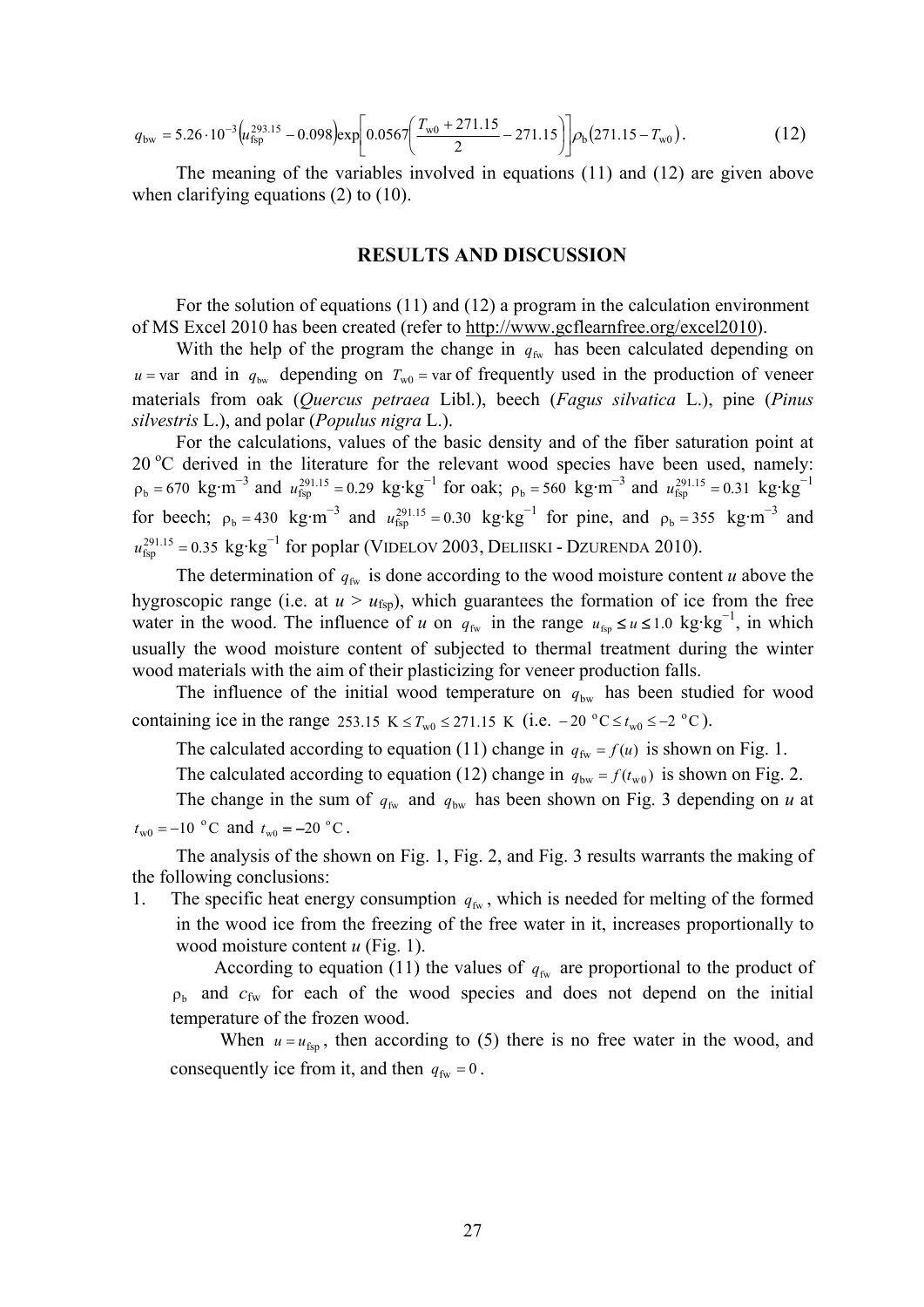

 **Fig. 1 Change in**  $q_{fw}$  depending on *u* at  $u > u_{fsp}$  and wood specie.

At  $u = 1.0$  kg.kg<sup>-1</sup> the following valus for  $q_{fw}$  are needed for melting the ice formed from the free water in the wood: 20.717 kWh·m<sup>-3</sup> for poplar, 27.088 kWh·m<sup>-3</sup> for pine, 34.758 kWh·m<sup>-3</sup> for beech  $u$  42.829 kWh·m<sup>-3</sup> for oak. These large values for  $q_{fw}$  are caused by the extremely large values of the specific heat capacity of the ice from the free water, determined according to equation (6).

Since according to equation (8) for this case  $u_{\text{fsp}} = 0.371 \text{ kg} \cdot \text{kg}^{-1}$  for poplar,  $u_{\text{fsp}} = 0.321 \text{ kg} \cdot \text{kg}^{-1}$  for pine,  $u_{\text{fsp}} = 0.331 \text{ kg} \cdot \text{kg}^{-1}$  for beech, and  $u_{\text{fsp}} = 0.311 \text{ kg} \cdot \text{kg}^{-1}$  for oak, then, consequently, each change in  $u$  with 0.01 kg.kg<sup>-1</sup> causes the following change in  $q_{fw}$ : 0.3294 kWh·m<sup>-3</sup> for polar, 0.3989 kWh·m<sup>-3</sup> for pine, 0.5196 kWh·m<sup>-3</sup> for beech, and  $0.6216$  kWh·m<sup>-3</sup> for oak.



**Fig. 2 Change in**  $q_{bw}$  depending on  $t_{w0}$  and wood specie.

2. The specific heat energy consumption  $q_{bw}$ , which is needed for the thawing of the formed in the wood ice from the freezing of the hygroscopically bounded water in it, decreases according to a slight curvilinear dependence when the initial temperature of the frozen wood  $t_{w0}$  is increased (Fig. 2).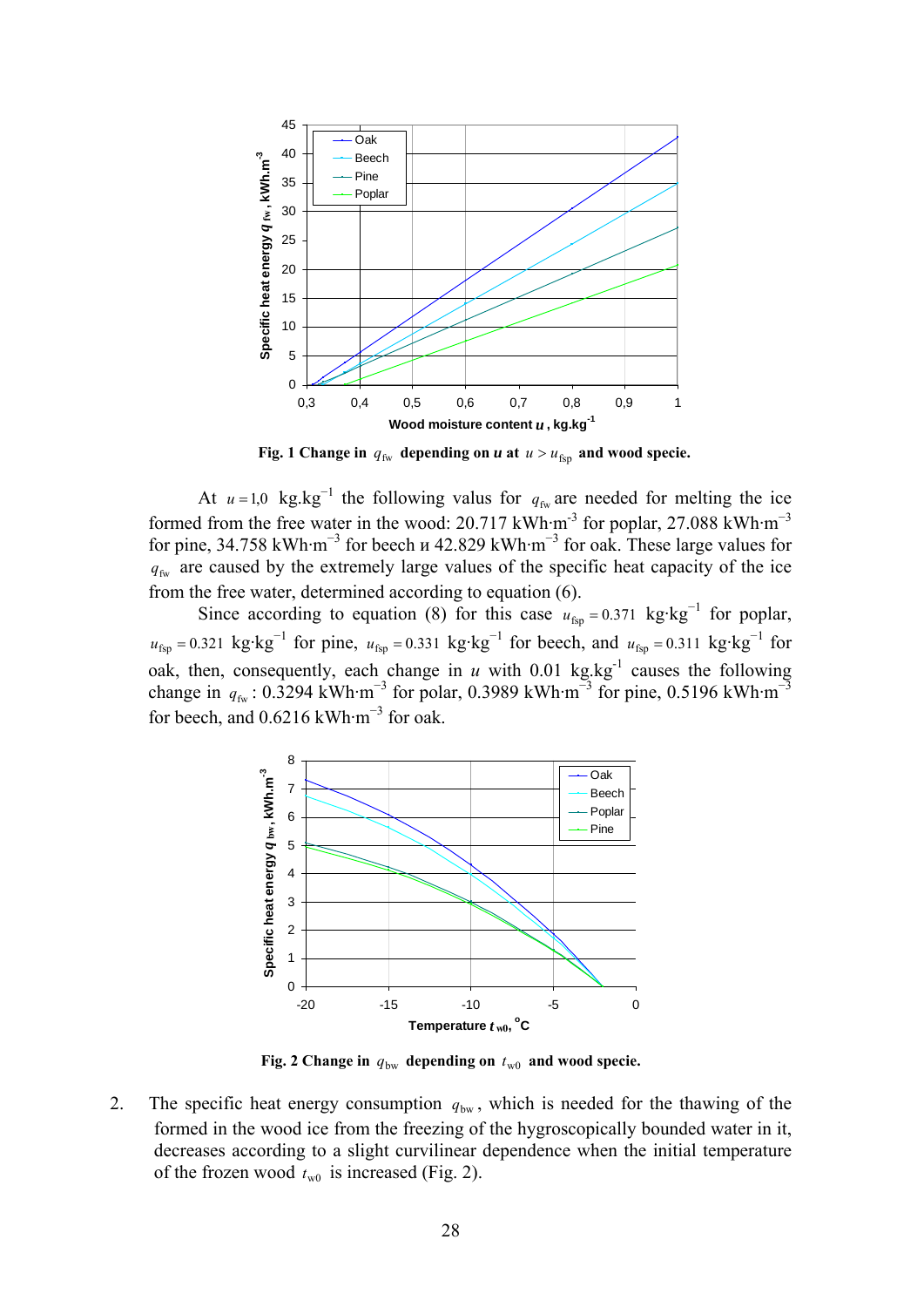According to equation (12) at  $T_{w0} \le 271.15 \text{ K}$  &  $u \ge u_{\text{fsp}}$  the values for  $q_{bw}$  for each of the wood species increase with the increase in  $\rho_b$ ,  $c_{bw}$ , and the temperature difference  $271.15 - T_{w0}$ .

According to equation (12) the values of  $q_{bw}$  do not depend on *u*. Ths is natural, since for all studied values where  $u \geq u_{fsp}$  the wood contains the maximum possible for any given wood specie quantity of bounded water, for the melting of the ice from which one and the same value of  $q_{bw}$  is needed at a particular  $t_{w0}$ .

At  $t_{w0} = -20$  °C for the thawing of the ice from the bounded water in the wood the following values for  $q_{bw}$  are needed: 4.937 kWh·m<sup>-3</sup> for pine, 5.085 kWh·m<sup>-3</sup> for poplar, 6.748 kWh·m<sup>-3</sup> for beech, and 7.312 kWh·m<sup>-3</sup> for oak. These values of  $q_{bw}$ are a few times smaller than the shown on Fig. 1 values for  $q_{fw}$ . A reason for this are the few times smaller values for  $c_{bw}$ , determined according to equation (9) in comparison with the determined according to equation (6) values for  $c_{fw}$ . With the increase in *u* the difference between  $q_{fw}$  and  $q_{bw}$  increases.

If the slightly curvilinear dependencies  $q_{bw} = f(t_{w0})$  on Fig. 2 are approximated with straight lines, which connect their initial and final points, it turns out that each increase in  $t_{w0}$  with 1 °C causes a decrease in  $q_{bw}$  with approximately 0.2743 kWh·m <sup>3</sup> for pine, 0.2825 kWh·m<sup>-3</sup> for poplar, 0.3749 kWh·m<sup>-3</sup> for beech, and 0.4062 kWh·m<sup>-3</sup>  $3$  for oak.



**Fig. 3 Change in**  $q_{ice}$  depending on  $t_{w0}$ ,  $u$  at  $u > u_{fsp}$ , and wood specie.

3. The total specific heat energy consumption of thermal energy  $q_{ice} = q_{fw} + q_{bw}$ , which is needed for the thawing of the formed in the wood ice from the freezing of the free and bounded water in it, increases proportionally to the wood moisture content *u* (Fig. 3). This total consumption increases with the decrease of  $T_{w0}$ .

Each change in *u* with 0.01 kg⋅kg<sup>-1</sup> causes the following change in the total specific heat energy consumption  $q_{\text{ice}}$ :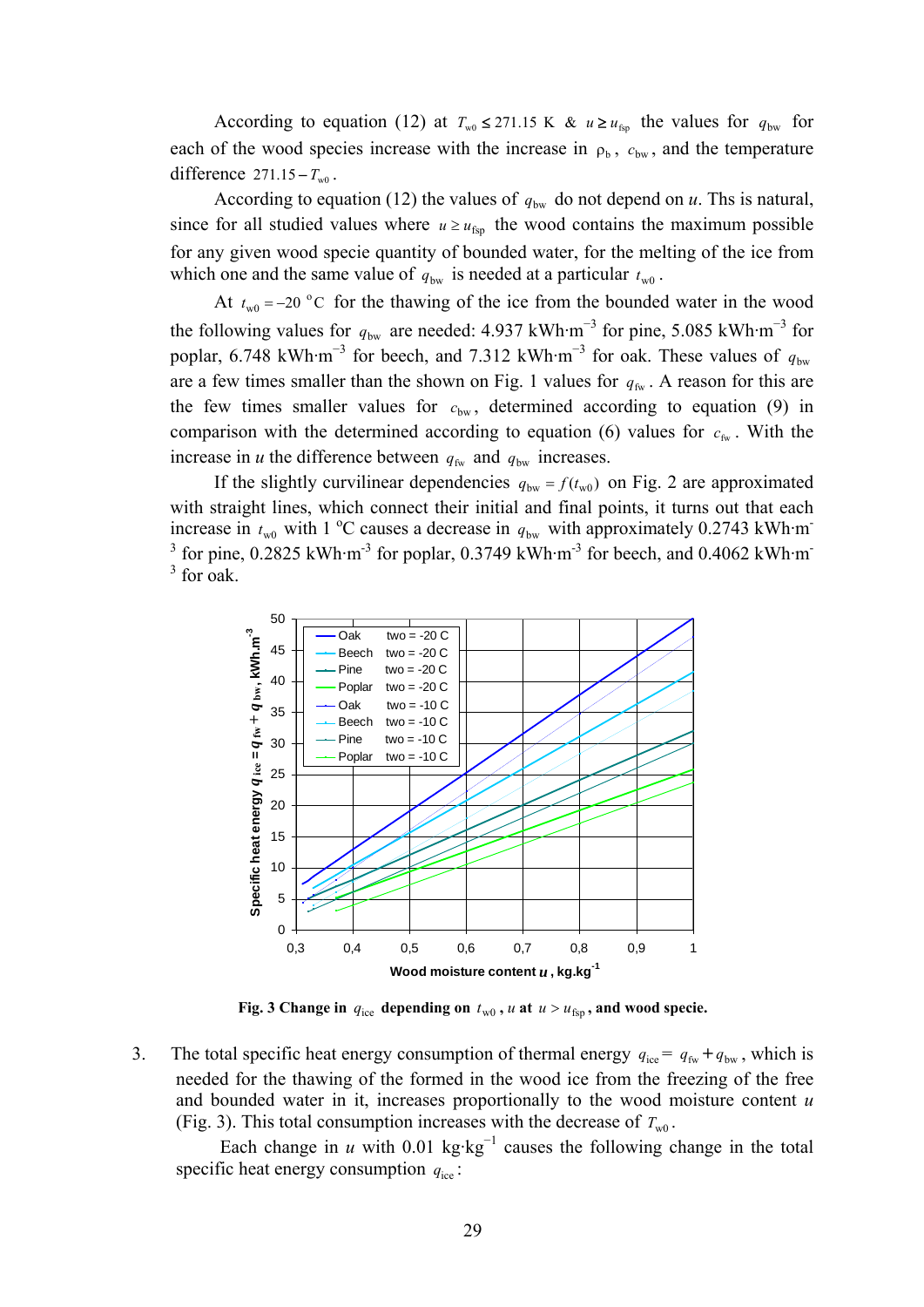- **■** for poplar: 0.3771 kWh·m<sup>-3</sup> at  $t_{w0} = -10$  °C and 0.4102 kWh·m<sup>-3</sup> at  $t_{w0} = -20$  °C;
- for pine: 0.4418 kWh·m<sup>-3</sup> at  $t_{w0} = -10$  °C and 0.4716 kWh·m<sup>-3</sup> at  $t_{w0} = -20$  °C;
- for beech: 0.5750 kWh·m<sup>-3</sup> at  $t_{w0} = -10$  °C and 0.6204 kWh·m<sup>-3</sup> at  $t_{w0} = -20$  °C;
- for oak:  $0.6842 \text{ kWh} \cdot \text{m}^{-3}$  at  $t_{w0} = -10 \text{ °C}$  and  $0.7277 \text{ kWh} \cdot \text{m}^{-3}$  at  $t_{w0} = -20 \text{ °C}$ .

The total specific heat energy consumption  $q_{ice}$  at a random value of  $t_{w0}$  in the range  $-20$  °C  $\le t_{w0} \le -2$  °C for the condition of  $u \ge u_{fsp}$  can be determined when the values of  $q_{fw}$ from Fig. 1 and of  $q_{bw}$  from Fig. 2 are summed for a specific given value of  $t_{w0}$ .

### **CONCLUSIONS**

The present paper describes the suggested by the authors approach for the calculation of the specific heat energy  $q_{\text{ice}}$ , which is needed for melting of the ice in the wood. The approach takes into account to a maximum degree the physics of the processes of thawing of the ice, formed by both the bounded and the free water in the wood. It reflects the influence of the temperature, wood moisture content, and wood density and for the first time also the influence of the fiber saturation point of each wood species on  $q_{\text{ice}}$  during wood defrosting and the influence of the temperature on the fiber saturation point of frozen and non-frozen wood.

An equation for easy determination of the specific heat energy  $q_{fw}$ , needed for melting of the ice, which is formed by the free water in the wood has been derived depending on the basic density of the wood  $\rho_b$ , the wood moisture content *u*, and the fiber saturation point  $u_{fsp}$ . An equation for determination at  $u \geq u_{fsp}$  of the specific heat energy *q*bw , needed for the melting of the ice, which is formed by the bounded water in the wood has been derived as well depending on  $\rho_b$ ,  $u$ ,  $u_{\text{fsn}}$ , and the initial temperature of the frozen wood  $t_{\rm w0}$ .

For the calculation of the  $q_{fw}$  and  $q_{bw}$  according to a suggested approach and according to the created mathematical description of  $q_{fw}$  and  $q_{bw}$  a software program has been prepared in MS Excel 2010. With the help of the program calculations have been carried out for the determination of  $q_{fw}$  and  $q_{bw}$  for oak, beech, pine and poplar frozen wood with moisture content  $u_{\text{fsp}} \le u \le 1.0 \text{ kg} \cdot \text{kg}^{-1}$  at a temperature range of  $t_{\text{w0}}$  from –20 °C to –1 °C.

The obtained results show that  $q_{fw}$  does not depend on  $t_{w0}$  of the frozen wood and the change in  $q_{fw}$  depending on *u* is linear. When  $u \leq u_{fsp}$ , there is no free water in the wood and then  $q_{fw} = 0$ . With an increase of *u* in comparison to  $u_{fsp}$  the specific heat energy  $q_{fw}$  grows fast and at  $u = 1.0$  kg⋅kg<sup>-1</sup> reaches the following very large values: 20.717 kWh·m<sup>-3</sup> for poplar, 27.088 kWh·m<sup>-3</sup> for pine, 34.758 kWh·m<sup>-3</sup> for beech, and 42.829 kWh·m<sup>−</sup><sup>3</sup> for oak. A reason for this is the very large specific heat capacity of the ice formed from the free water in the wood  $c_{fw}$ .

The results also show that  $q_{bw}$  at  $u > u_{fsn}$  does not depend on *u* and the change in  $q_{bw}$ depending on  $t_{w0}$  is non-linear. At  $t_{w0} = -20$  °C for the thawing of the ice from the bounded water in the wood the following values for  $q_{bw}$  are needed: 4.937 kWh·m<sup>-3</sup> for pine, 5.085 kWh·m<sup>-3</sup> for poplar, 6.748 kWh·m<sup>-3</sup> for beech, and 7.312 kWh·m<sup>-3</sup> for oak.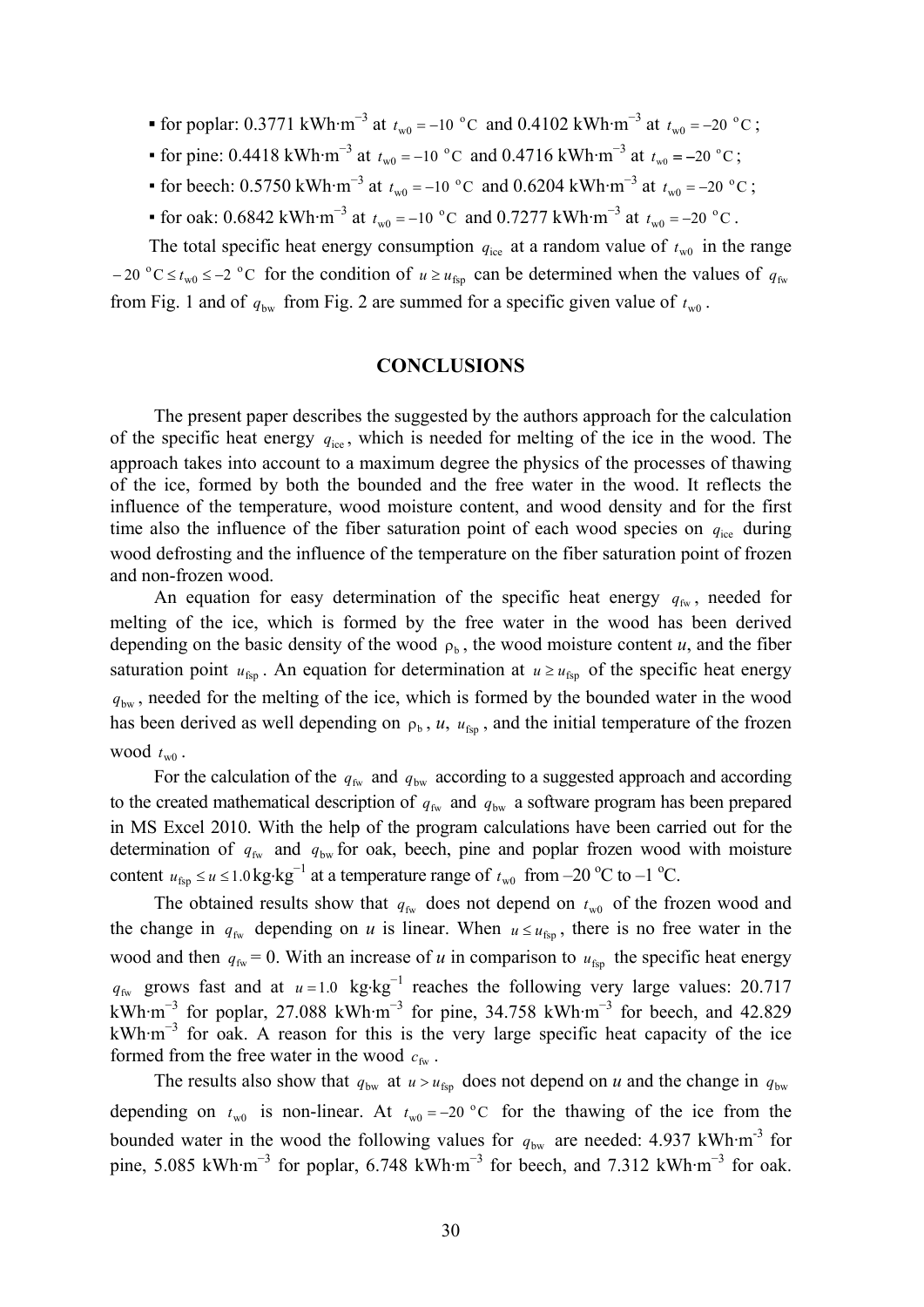These values of  $q_{bw}$  are a few times smaller than the values of  $q_{fw}$ . A reason for this are the few times smaller values of the specific heat capacity of the ice from the bounded water  $c_{\text{bw}}$  in comparison to these of  $c_{\text{fw}}$ . With an increase in  $t_{\text{w0}}$  the specific heat energy  $q_{bw}$  decreases to a value of  $q_{bw} = 0$  at  $t_{w0} = -2$  °C, since at this temperature the ice from the bounded water in the wood thaws completely.

The obtained results can be used for a science-based determination of the heat energy, which is needed for the defrosting of wood materials containing ice with the aim of their plasticizing for the production of veneer and plywood. They are also of specific importance for the optimization of the technology and control of the wood defrosting processes.

#### **REFERENCES**

CHUDINOV B.S. 1966. Theoretical research of thermo physical properties and thermal treatment of wood. DSc. thesis, Krasnoyarsk: SibLTI. (in Russian).

CHUDINOV B. S. 1968. Theory of the thermal treatment of wood. Moscow: Nauka. (in Russian).

DELIISKI N. 1977. Calculation of the non-stationary distribution of the temperature in the wood during its heating due to temperature conductivity. Part 1: Mathematical model of the wood heating due to temperature conductivity. Holz Roh- Werkstoff, 35(4): 141−145. (in German).

DELIISKI N. 2003. Modeling and technologies for steaming wood materials in autoclaves. DSc. thesis, Sofia: University of Forestry. (in Bulgarian)

DELIISKI N. 2004. Modelling and automatic control of heat energy consumption required for thermal treatment of logs. Drvna Industria 55(4): 181−199.

DELIISKI N. 2009. Computation of the 2-dimensional transient temperature distribution and heat energy consumption of frozen and non-frozen logs. Wood Research 54(3): 67−78.

DELIISKI N. 2011. Transient heat conduction in capillary porous bodies. In Convection and conduction heat transfer. Ahsan A (ed). Rieka: InTech Publishing House, 149−176.

DELIISKI N., DZURENDA L. 2010. Modelling of the thermal processes in the technologies for wood thermal treatment. Zvolen: TU vo Zvolene, Slovakia. (in Russian)

HADJIYSKI M. 2003. Mathematical models in advanced technological control systems. Automatic & Informatics 37(3): 7−12.

KHATTABI A., STEINHAGEN H. P. 1992. Numerical solution to two-dimensional heating of logs. Holz Roh- Werkstoff, 50(7−8): 308−312.

KHATTABI A., STEINHAGEN H. P. 1993. Analysis of transient non-linear heat conduction in wood using finite-difference solutions. Holz Roh- Werkstoff, 51(4): 272−278.

KOLLMANN, F., 1951. Technology of wood and wood-based materials. Springer-Verlag, Berlin. (in German).

KUEBLER H. 1962. Shrinkage and expansion of the wood due to coldness. Holz Roh- Werkstoff, 20(9): 364−368. (in German).

KUEBLER H., LIANG L., CHANG L. S. 1973. Thermal expansion of moist wood. Wood and Fiber, 5(3): 257−267.

KUDELA J. 2005. Moisture and heat loading to beech wood. Zvolen: TU vo Zvolene. (in Slovak).

PERVAN S. 2009. Technology for treatment of wood with water steam. Zagreb: University in Zagreb. (in Groatian).

POŽGAJ A., CHOVANEC D., KURJATKO S., BABIAK M., 1997. Structure and properties of wood. 2<sup>nd</sup> edition, Bratislava: Priroda a.s., 486 p. (in Slovak).

SHMULSKY R., SHVETS V. 2006. The effect of subzero temperatures on FSP of cottonwood. Forest Prod J., 56(2): 74−77.

SHUBIN G. S. 1990. Drying and thermal treatment of wood. Moskow: Lesnaya promyshlennost, (in Russian).

STAMM A. J. 1964. Wood and cellulose science. New York: The Ronald Press Company.